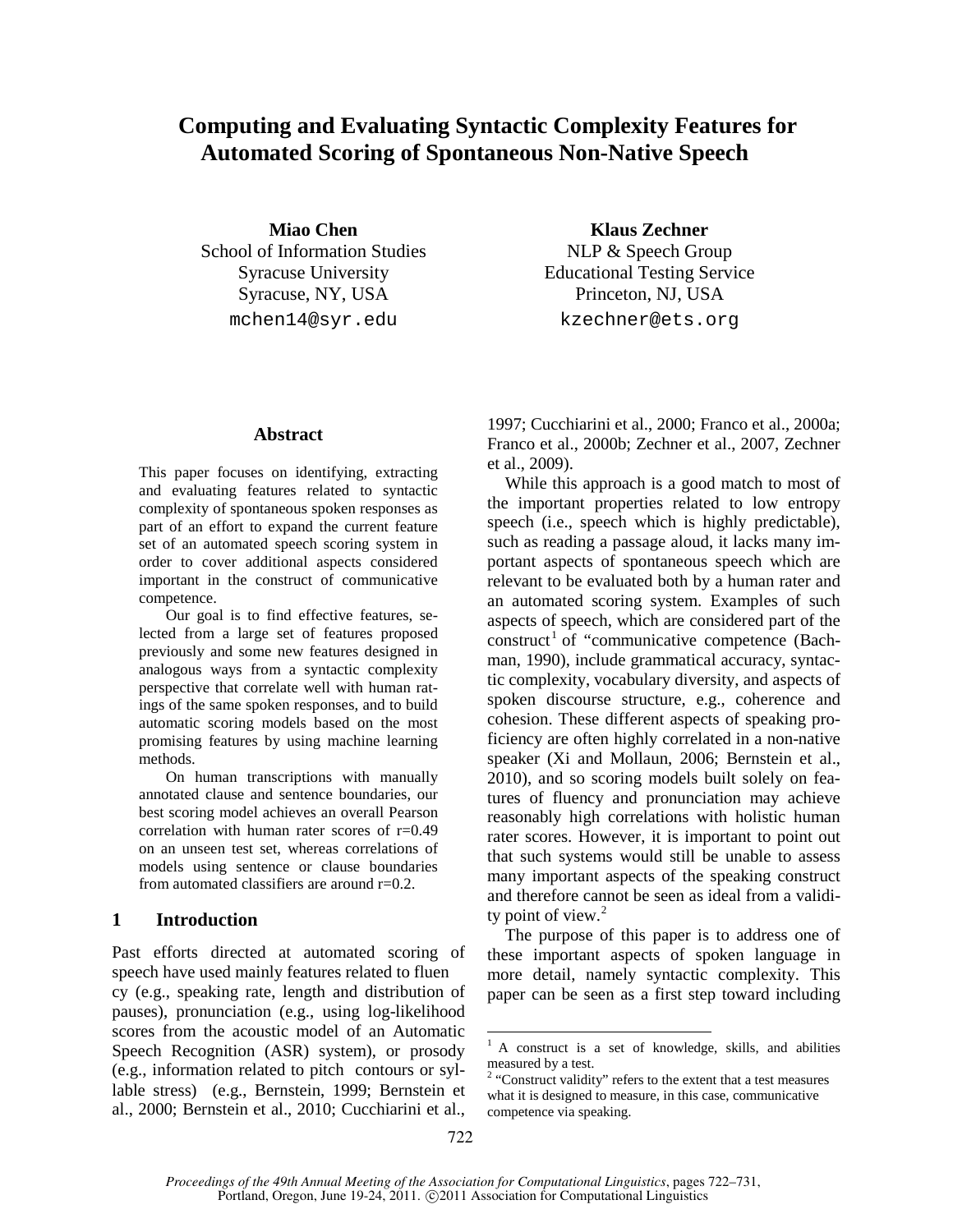features related to this part of the speaking construct into an already existing automated speech scoring system for spontaneous speech which so far mostly uses features related to fluency and pronunciation (Zechner et al., 2009).

We use data from the speaking section of the TOEFL® Practice Online (TPO) test, which is a low stakes practice test for non-native speakers where they are asked to provide six spontaneous speech samples of about one minute in length each in response to a variety of prompts. Some prompts may be simple questions, and others may involve reading or listening to passages first and then answering related questions. All responses were scored holistically by human raters according to pre-defined scoring rubrics (i.e., specific scoring guidelines) on a scale of 1 to 4, 4 being the highest proficiency level.

In our automated scoring system, the first component is an ASR system that decodes the digitized speech sample, generating a time-annotated hypothesis for every response. Next, fluency and pronunciation features are computed based on the ASR output hypotheses, and finally a multiple regression scoring model, trained on human rater scores, computes the score for a given spoken response (see Zechner et al. (2009) for more details). We conducted the study in three steps: (1) finding important measures of syntactic complexity from second language acquisition (SLA) and English language learning (ELL) literature, and extending this feature set based on our observations of the TPO data in analogous ways; (2) computing features based on transcribed speech responses and selecting features with highest correlations to human rater scores, also considering their comparative values for native speakers taking the same test; and (3) building scoring models for the selected sub-set of the features to generate a proficiency score for each speaker, using all six responses of that speaker.

In the remainder of the paper, we will address related work in syntactic complexity (Section 2), introduce the speech data sets of our study (Section 3), describe the methods we used for feature extraction (Section 4), provide the experiment design and results (Section 5), analyze and discuss the results in Section 6, before concluding the paper (Section 7).

# **2 Related Work**

#### **2.1 Literature on Syntactic Complexity**

Syntactic complexity is defined as "the range of forms that surface in language production and the degree of sophistication of such forms" (Ortega, 2003). It is an important factor in the second language assessment construct as described in Bachman's (1990) conceptual model of language ability, and therefore is often used as an index of language proficiency and development status of L2 learners. Various studies have proposed and investigated measures of syntactic complexity as well as examined its predictiveness for language proficiency, in both L2 writing and speaking settings, which will be reviewed respectively.

#### **Writing**

Wolfe-Quintero et al. (1998) reviewed a number of grammatical complexity measures in L2 writing from thirty-nine studies, and their usage for predicting language proficiency was discussed. Some examples of syntactic complexity measures are: mean number of clauses per T-unit<sup>3</sup>, mean length of clauses, mean number of verbs per sentence, etc. The various measures can be grouped into two categories: (1) clauses, sentences, and T-units in terms of each other; and (2) specific grammatical structures (e.g., passives, nominals) in relation to clauses, sentences, or T-units (Wolfe-Quintero et al., 1998). Three primary methods of calculating syntactic complexity measures are frequency, ratio, and index, where frequency is the count of occurrences of a specific grammatical structure, ratio is the number of one type of unit divided by the total number of another unit, and index is computing numeric scores by specific formulae (Wolfe-Quintero et al., 1998). For example, the measure "mean number of clauses per T-unit" is obtained by using the ratio calculation method and the clause and T-unit grammatical structures. Some structures such as clauses and T-units only need shallow linguistic processing to acquire, while some require parsing. There are numerous combinations for measures and we need empirical evi-

<sup>&</sup>lt;sup>3</sup> T-units are defined as "shortest grammatically allowable sentences into which (writing can be split) or minimally terminable units" (Hunt, 1965:20).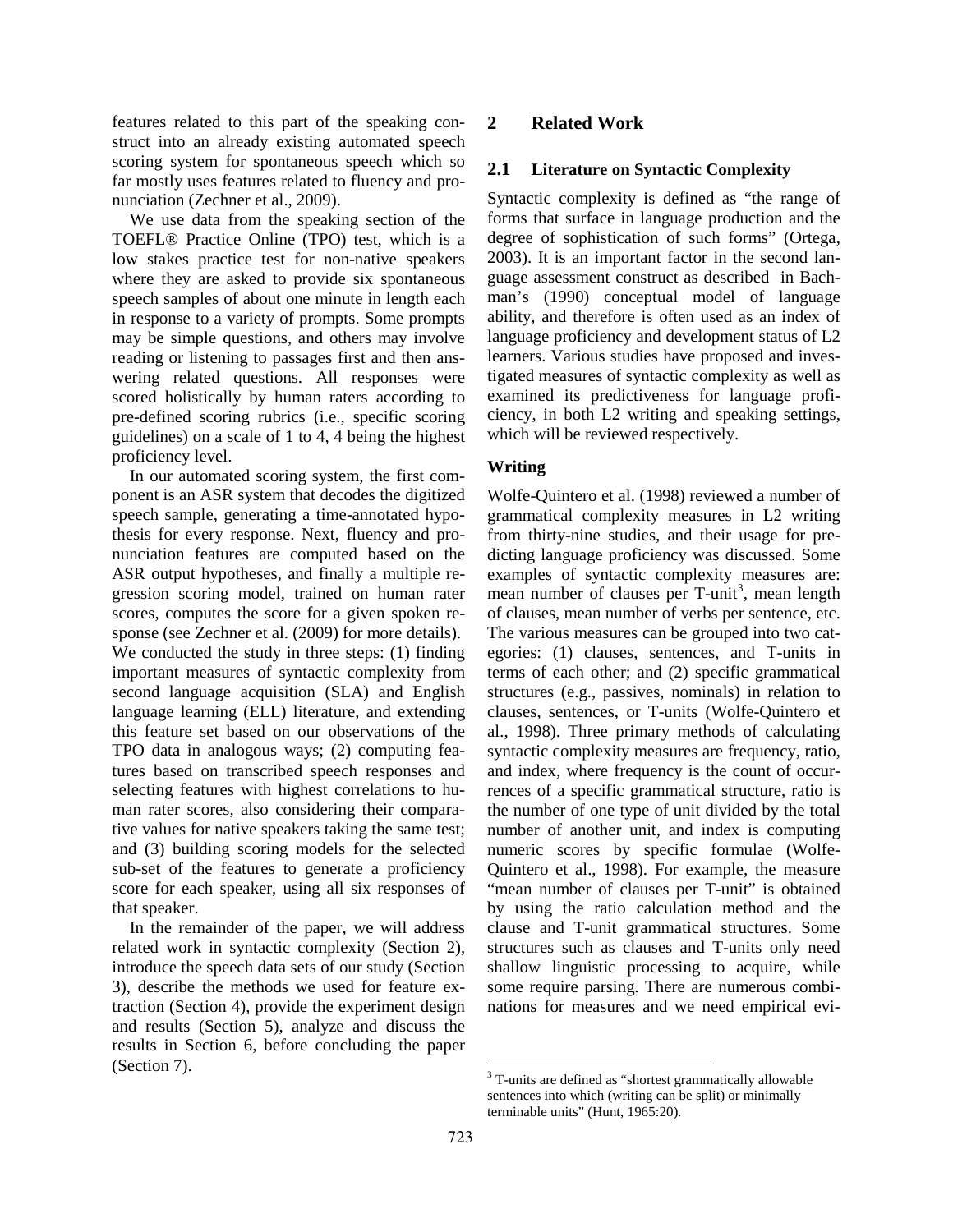dence to select measures with the highest performance.

There have been a series of empirical studies examining the relationship of syntactic complexity measures to L2 proficiency using real-world data (Cooper, 1976; Larsen-Freeman, 1978; Perkins, 1980; Ho-Peng, 1983; Henry, 1996; Ortega, 2003; Lu, 2010). The studies investigate measures that highly correlate with proficiency levels or distinguish between different proficiency levels. Many T-unit related measures were identified as statistically significant indicators to L2 proficiency, such as mean length of T-unit (Henry, 1996; Lu, 2010), mean number of clauses per T-unit (Cooper, 1976; Lu, 2010), mean number of complex nominals per T-unit (Lu, 2010), or the mean number of errorfree T-units per sentence (Ho-Peng, 1983). Other significant measures are mean length of clause (Lu, 2010), or frequency of passives in composition (Kameen, 1979).

#### **Speaking**

Syntactic complexity analysis in speech mainly inherits measures from the writing domain, and the abovementioned measures can be employed in the same way on speech transcripts for complexity computation. A series of studies have examined relations between the syntactic complexity of speech and the speakers' holistic speaking proficiency levels (Halleck, 1995; Bernstein et al., 2010; Iwashita, 2006). Three objective measures of syntactic complexity, including mean T-unit length, mean error-free T-unit length, and percent of error-free T-units were found to correlate with holistic evaluations of speakers in Halleck (1995). Iwashita's (2006) study on Japanese L2 speakers found that length-based complexity features (i.e., number of T-units and number of clauses per Tunit) are good predictors for oral proficiency. In studies directly employing syntactic complexity measures in other contexts, ratio-based measures are frequently used. Examples are mean length of utterance (Condouris et al., 2003), word count or tree depth (Roll et al., 2007), or mean length of Tunits and mean number of clauses per T-unit (Bernstein et al., 2010). Frequency-based measures were used less, such as number of full phrases in Roll et al. (2007).

The speaking output is usually less clean than writing data (e.g., considering disfluencies such as false starts, repetitions, filled pauses etc.). Therefore we may need to remove these disfluencies first before computing syntactic complexity features. Also, importantly, ASR output does not contain interpunctuation but both for sentential-based features as well as for parser-based features, the boundaries of clauses and sentences need to be known. For this purpose, we will use automated classifiers that are trained to predict clause and sentence boundaries, as described in Chen et al. (2010). With previous studies providing us a rich pool of complexity features, additionally we also develop features analogous to the ones from the literature, mostly by using different calculation methods. For instance, the frequency of Prepositional Phrases (PPs) is a feature from the literature, and we add some variants such as number of PPs per clause as a new feature to our extended feature set.

#### **2.2 Devising the Initial Feature Set**

Through this literature review, we identified some important features that were frequently used in previous studies in both L2 speaking and writing, such as length of sentences and number of clauses per sentence. In addition, we also collected candidate features that were less frequently mentioned in the literature, in order to start with a larger field of potential candidate features. We further extended the feature set by inspecting our data, described in the following section, and created suitable additional features by means of analogy. This process resulted in a set of 91 features, 11 of which are related to clausal and sentential unit measurements (frequency-based) and 80 to measurements within such units (ratio-based). From the perspective of extracting measures, in our study, some measures can be computed using only clause and sentence boundary information, and some can be derived only if the spoken responses are syntactically parsed. In our feature set, there are two types of features: clause and sentence boundary based (26 in total) and parsing based (65). The features will be described in detail in Section 4.

#### **3 Data**

Our data set contains (1) 1,060 non-native speech responses of 189 speakers from the TPO test (NN set), and (2) 100 responses from 48 native speakers that took the same test (Nat set). All responses were verbatim transcribed manually and scored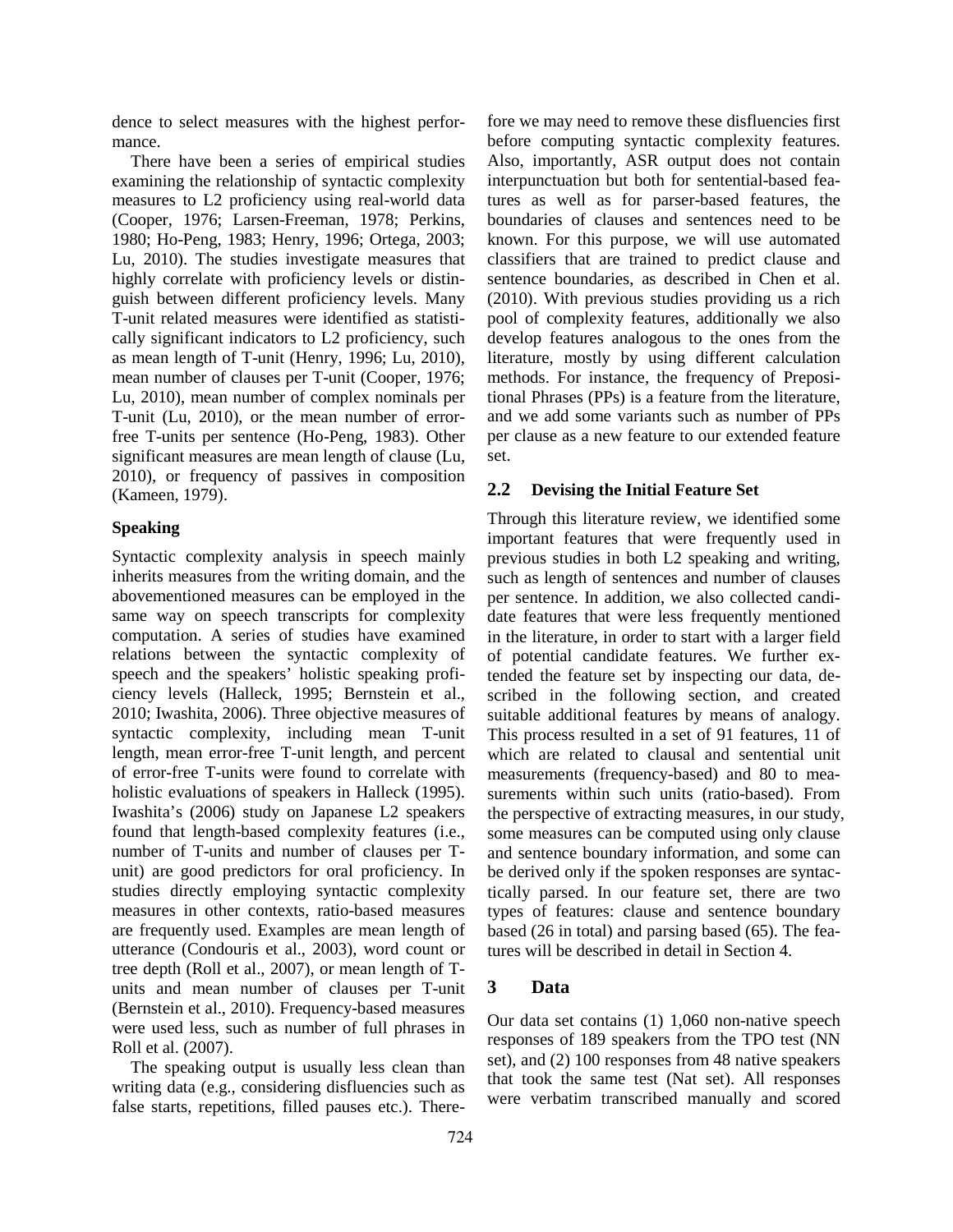holistically by human raters. (We only made use of the scores for the non-native data set in this study, since we purposefully selected speakers with perfect or near perfect scores for the Nat set from a larger native speech data set.) As mentioned above, there are four proficiency levels for human scoring, levels 1 to 4, with higher levels indicating better speaking proficiency.

The NN set was randomly partitioned into a training (NN-train) and a test set with 760 and 300 responses, respectively, and no speaker overlap.

| <b>Data</b> | Res-                                     | <b>Speakers</b> |                                        |  |  |
|-------------|------------------------------------------|-----------------|----------------------------------------|--|--|
|             |                                          |                 | <b>Responses per</b>                   |  |  |
| <b>Set</b>  | ponses                                   |                 | <b>Speaker</b>                         |  |  |
|             |                                          |                 | (average)                              |  |  |
| NN-         | 760                                      | 137             | 5.55                                   |  |  |
| train       | Description: used to train sentence and  |                 |                                        |  |  |
|             | clause boundary detectors, evaluate fea- |                 |                                        |  |  |
|             | tures and train scoring models           |                 |                                        |  |  |
| 1:          | 300                                      | 52              | 5.77                                   |  |  |
| NN-         | Description: human transcriptions and    |                 |                                        |  |  |
| $test-1-$   | annotations of sentence and clause boun- |                 |                                        |  |  |
| Hum         | daries                                   |                 |                                        |  |  |
| 2:          | 300                                      | 52              | 5.77                                   |  |  |
| NN-         | Description: human transcriptions, au-   |                 |                                        |  |  |
| $test-2-$   | tomatically predicted clause boundaries  |                 |                                        |  |  |
| CB          |                                          |                 |                                        |  |  |
| 3:          | 300                                      | 52              | 5.77                                   |  |  |
| NN-         |                                          |                 | Description: human transcriptions, au- |  |  |
| $test-3-$   | tomatically predicted sentence bounda-   |                 |                                        |  |  |
| SВ          | ries                                     |                 |                                        |  |  |
| $4\cdot$    | 300                                      | 52              | 5.77                                   |  |  |
| NN-         | Description: ASR hypotheses, automati-   |                 |                                        |  |  |
| $test-4-$   | cally predicted clause boundaries        |                 |                                        |  |  |
| ASR-        |                                          |                 |                                        |  |  |
| CB          |                                          |                 |                                        |  |  |
| 5:          | 300                                      | 52              | 5.77                                   |  |  |
| NN-         |                                          |                 | Description: ASR hypotheses, automati- |  |  |
| $test-5$ -  | cally predicted sentence boundaries      |                 |                                        |  |  |
| ASR-        |                                          |                 |                                        |  |  |
| SB          |                                          |                 |                                        |  |  |

Table 1. Overview of non-native data sets.

A second version of the test set contains ASR hypotheses instead of human transcriptions. The word error rate (WER<sup>4</sup>) on this data set is 50.5%.

We used a total of five variants of the test sets, as described in Table 1. Sets 1-3 are based on human transcriptions, whereas sets 4 and 5 are based on ASR output. Further, set 1 contains human annotated clause and sentence boundaries, whereas the other 4 sets have clause or sentence boundaries predicted by a classifier.

All human transcribed files from the NN data set were annotated for clause boundaries, clause types, and disfluencies by human annotators (see Chen et al. (2010)).

For the Nat data set, all of the 100 transcribed responses were annotated in the same manner by a human annotator. They are not used for any training purposes but serve as a comparative reference for syntactic complexity features derived from the non-native corpus.

The NN-train set was used both for training clause and sentence boundary classifiers, as well as for feature selection and training of the scoring models. The two boundary detectors were machine learning based Hidden Markov Models, trained by using a language model derived from the 760 training files which had sentence and clause boundary labels (NN-train; see also Chen et al. (2010)).

Since a speaker's response to a single test item can be quite short (fewer than 100 words in many cases), it may contain only very few syntactic complexity features we are looking for. (Note that much of the previous work focused on written language with much longer texts to be considered.) However, if we aggregate responses of a single speaker, we have a better chance of finding a larger number of syntactic complexity features in the aggregated file. Therefore we joined files from the same speaker to one file for the training set and the five test sets, resulting in 52 aggregated files in each test set. Accordingly, we averaged the response scores of a single speaker to obtain the total speaker score to be used later in scoring model training and evaluation (Section 5).<sup>5</sup>

While disfluencies were used for the training of the boundary detectors, they were removed afterwards from the annotated data sets to obtain a tran-

 $\overline{a}$ 

 <sup>4</sup> Word error rate (WER) is the ratio of errors from a string between the ASR hypothesis and the reference transcript, where the sum of substitutions, insertions, and deletions is

divided by the length of the reference. To obtain WER in percent, this ratio is multiplied by 100.0.

<sup>5</sup> Although in most operational settings, features are derived from single responses, this may not be true in all cases. Furthermore, scores of multiple responses are often combined for score reporting, which would make such an approach easier to implement and argue for operationally.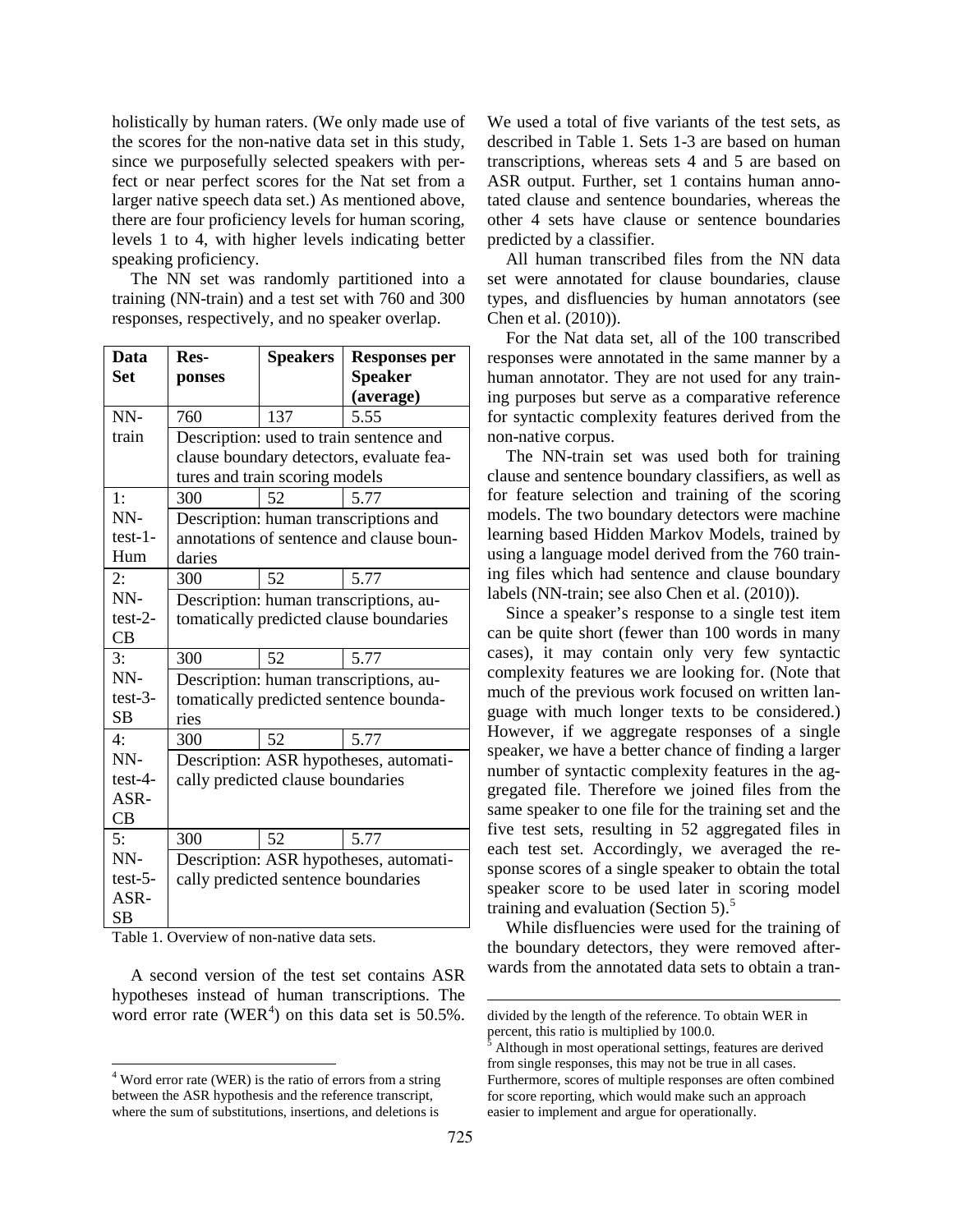scription which is "cleaner" and lends itself better to most of the feature extraction methods we use.

# **4 Feature Extraction**

## **4.1 Feature Set**

As mentioned in Section 2, we gathered 91 candidate syntactic complexity features based on our literature review as initial feature set, which is grouped into two categories: (1) Clause and sentence Boundary based features (CB features); and (2) Parse Tree based features (PT features). Clause based features are based on both clause boundaries and clause types and can be generated from human clause annotations, e.g., "frequency of adjective clauses<sup>6</sup> per one thousand words", "mean number of dependent clauses per clause", etc. Parse tree based features refer to features that are generated from parse trees and cannot be extracted from human annotated clauses directly.

We first selected features showing high correlation to human assigned scores. In this process the CB features were computed from human labeled clause boundaries in transcripts for best accuracy, and PT features were calculated from using parsing and other tools because we did not have human parse tree annotations for our data.

We used the Stanford Parser (Klein and Manning, 2003) in conjunction with the Stanford Tregex package (Levy and Andrew, 2006) which supports using rules to extract specific configurations from parse trees, in a package put together by Lu (Lu, 2011). When given a sentence, the Stanford Parser outputs its grammatical structure by grouping words (and phrases) in a tree structure and identifies grammatical roles of words and phrases.

Tregex is a tree query tool that takes Stanford parser trees as input and queries the trees to find subtrees that meet specific rules written in Tregex syntax (Levy and Andrew, 2006). It uses relational operators regulated by Tregex, for example, "A << B" stands for "subtree A dominates subtree B". The operators primarily function in subtree precedence, dominance, negation, regular expression, tree node identity, headship, or variable groups, among others (Levy and Andrew, 2006).

Lu's tool (Lu, 2011), built upon the Stanford Parser and Tregex, does syntactic complexity analysis given textual data. Lu's tool contributed 8 of the initial CB features and 6 of the initial PT features, and we computed the remaining CB and PT features using Perl scripts, the Stanford Parser, and Tregex.

Table 2 lists the sub-set of 17 features (out of 91 features total) that were used for building the scoring models described later (Section 5).

# **4.2 Feature Selection**

We determined the importance of the features by computing each feature's correlation with human raters' proficiency scores based on the training set NN-train. We also used criteria related to the speaking construct, comparisons with native speaker data, and feature inter-correlations. While approaches coming from a pure machine learning perspective would likely use the entire feature pool as input for a classifier, our goal here is to obtain an initial feature set by judicious and careful feature selection that can withstand the scrutiny of construct validity in assessment development.

As noted earlier, the disfluencies in the training set had been removed to obtain a "cleaner" text that looks somewhat more akin to a written passage and is easier to process by NLP modules such as parsers and part-of-speech (POS) taggers.<sup>7</sup> The extracted features partly were taken directly from proposals in the literature and partly were slightly modified to fit our clause annotation scheme. In order to have a unified framework for computing syntactic complexity features, we used a combination of the Stanford Parser and Tregex for computing both clause- and sentence-based features as well as parse-tree-based features, i.e., we did not make use of the human clause boundary label annotations here. The only exception to this

 $<sup>6</sup>$  An adjective clause is a clause that functions as an adjective</sup> in modifying a noun. E.g., "This cat is a cat that is difficult to deal with."

 $<sup>7</sup>$  We are aware that disfluencies can provide valuable clues</sup> about spoken proficiency in and of themselves; however, this study is focused exclusively on syntactic complexity analysis, and in this context, disfluencies would distort the picture considerably due to the introduction of parsing errors, e.g.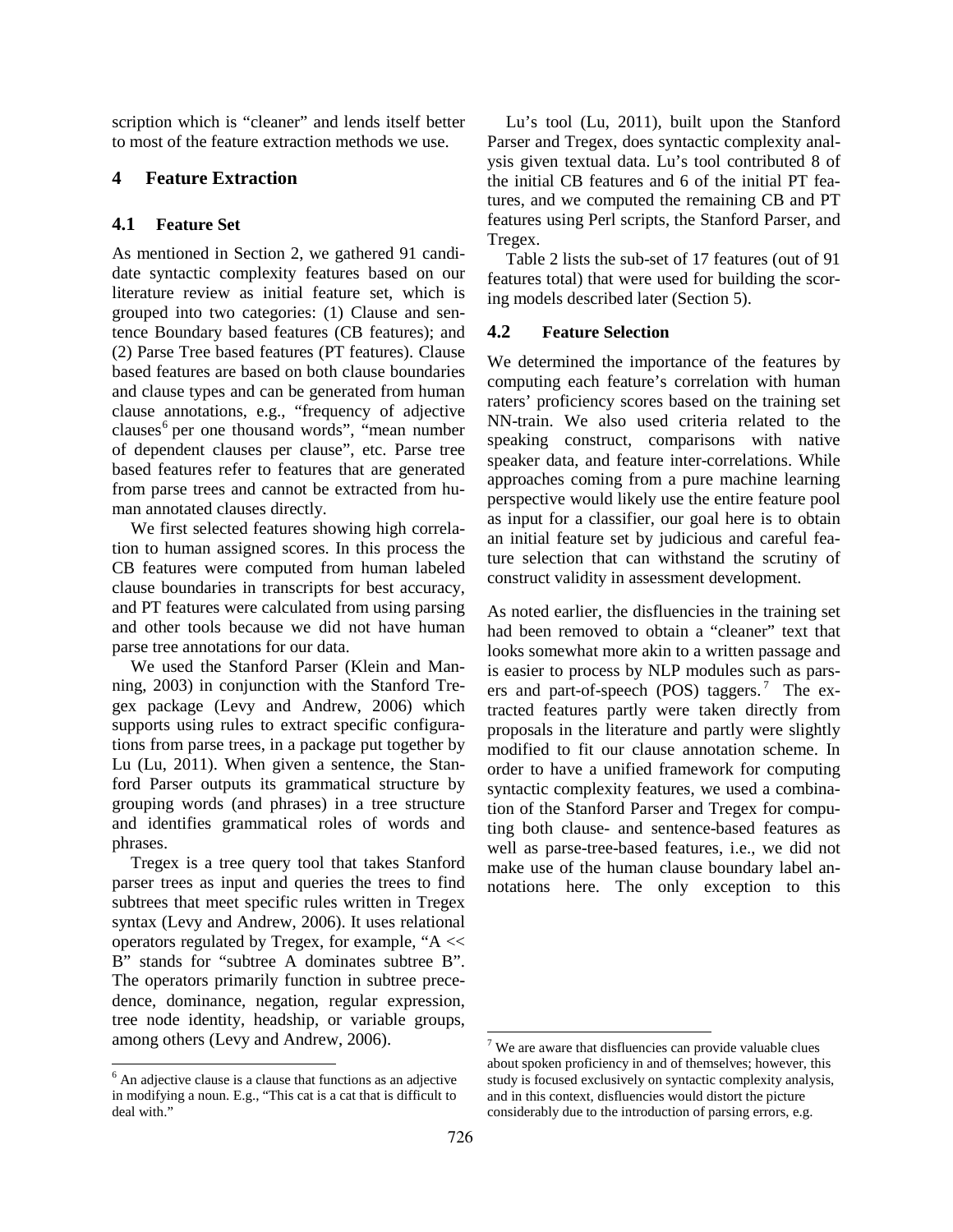| <b>Name</b>                     | ${\bf Type}^8$ | Meaning                                                                                       | Correlation | <b>Regression</b> |
|---------------------------------|----------------|-----------------------------------------------------------------------------------------------|-------------|-------------------|
| <b>MLS</b>                      | CB             | Mean length of sentences                                                                      | 0.329       | 0.101             |
| <b>MLT</b>                      | CB             | Mean length of T-units                                                                        | 0.300       | $-0.059$          |
| DC/C                            | CB             | Mean number of dependent clauses per clause                                                   | 0.291       | 2.873             |
| SSfreq                          | CB             | Frequency of simple sentences per 1000 words                                                  | $-.0242$    | 0.001             |
| <b>MLSS</b>                     | CB             | Mean length of simple sentences                                                               | 0.255       | 0.040             |
| ADJCfreq                        | CB             | Frequency of adjective clauses per 1000 words                                                 | 0.253       | 0.004             |
| Ffreq                           | CB             | Frequency of fragments per 1000 words                                                         | $-0.386$    | $-0.057$          |
| <b>MLCC</b>                     | CB             | Mean length of coordinate clauses                                                             | 0.224       | 0.017             |
| CT/T                            | PT             | Mean number of complex T-units per T-unit                                                     | 0.248       | 0.908             |
| $PP_{ling/S}$                   | PT             | Mean number of linguistically meaningful prepositional phrases (PP) per sentence <sup>9</sup> | 0.310       | 0.423             |
| NP/S                            | PT             | Mean number of noun phrases (NP) per sentence                                                 | 0.244       | $-0.411$          |
| CN/S                            | PT             | Mean number of complex nominal per sentence                                                   | 0.325       | 0.653             |
| $VB$ $\overline{\text{ling}}$ T | PT             | Mean number of linguistically meaningful <sup>10</sup> verb phrases per T-unit                | 0.273       | $-0.780$          |
| PAS/S                           | PT             | Mean number of passives per sentence                                                          | 0.260       | 1.520             |
| DUT                             | PT             | Mean number of dependent infinitives per T-unit                                               | 0.325       | 1.550             |
| MLev                            | PT             | Mean number of parsing tree levels per sentence                                               | 0.306       | $-0.134$          |
| <b>MPSam</b>                    | PT             | Mean P-based Sampson <sup>11</sup> per sentence                                               | 0.254       | 0.234             |

Table 2. List of syntactic complexity features selected to be included in building the scoring models.

is that we are using human clause and sentence labels to create a candidate set for the clause boundary features evaluated by the Stanford Parser and Tregex, as explained in the following subsection.

#### **Clause and Sentence based Features (CB features)**

Firstly, we extracted all 26 initial CB features directly from human annotated data of NN-train, using information from the clause and sentence type labels. The reasoning behind this was to create an initial pool of clause-based features that reflects the distribution of clauses and sentences as accurately as possible, even though we did not plan to use this extraction method operationally, where the parser decides on clause and sentence types. After computing the values of each CB feature, we calculated correlations between each feature and human-rated scores. Then we created an initial CB feature pool by selecting features that met two criteria: (1) the absolute Pearson correlation coefficient with human scores was larger than 0.2; and (2) the mean value of the feature on non-native speakers was at least 20% lower than that for na-

 <sup>8</sup> Feature type: CB=Clause boundary based feature type, PT=Parse tree based feature type

<sup>&</sup>lt;sup>9</sup>A "linguistically meaningful PP" (PP\_ling) is defined as a PP immediately dominated by another PP in cases where a preposition contains a noun such as "in spite of" or "in front of". An example would be "she stood in front of a house" where "in front of a house" would be parsed as two embedded PPs but only the top PP would be counted in this case.

<sup>&</sup>lt;sup>10</sup> A "linguistically meaningful VP" (VP\_ling) is defined as a verb phrase immediately dominated by a clausal phrase, in order to avoid VPs embedded in another VP, e.g., "should go to work" is identified as one VP instead of two embedded VPs.

<sup>&</sup>lt;sup>11</sup> The "P-based Sampson" is a raw production-based measure (Sampson, 1997), defined as "proportion of the daughters of a nonterminal node which are themselves nonterminal and nonrightmost, averaged over the nonterminals of a sentence".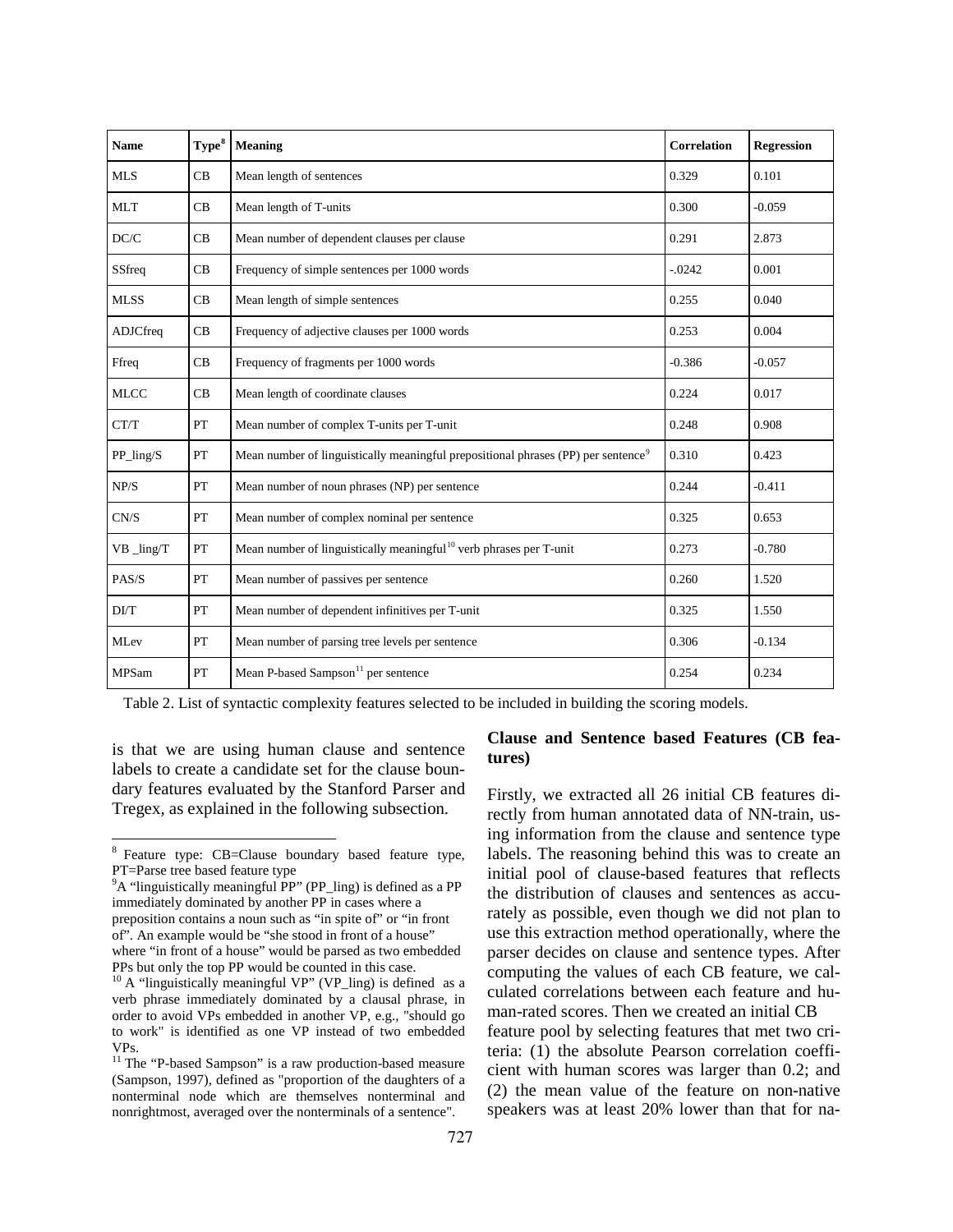tive speakers in case of positive correlation and at least by 20% higher than for native speakers in case of negative correlation, using the Nat data set for the latter criterion. Note that all of these features were computed without using a parser. This resulted in 13 important features.

Secondly, Tregex rules were developed based on Lu's tool to extract these 13 CB features from parsing results where the parser is provided with one sentence at a time. By applying the same selection criteria as before, except for allowing for correlations above 0.1 and giving preference to linguistically more meaningful features, we found 8 features that matched our criteria:

MLS, MLT, DC/C, SSfreq, MLSS, ADJCfreq, Ffreq, MLCC

All 28 pairwise inter-correlations between these 8 features were computed and inspected to avoid including features with high inter-correlations in the scoring model. Since we did not find any intercorrelations larger than 0.9, the features were considered moderately independent and none of them were removed from this set so it also maintains linguistic richness for the feature set.

Due to the importance of T-units in complexity analysis, we briefly introduce how we obtain them from annotations. Three types of clauses labeled in our transcript can serve as T-units, including simple sentences, independent clauses, and conjunct (coordination) clauses. These clauses were identified in the human-annotated text and extracted as T-units in this phase. T-units in parse trees are identified using rules in Lu's tool.

#### **Parse Tree based Features (PT features)**

We evaluated 65 features in total and selected features with highest importance using the following two criteria (which are very similar as before): (1) the absolute Pearson correlation coefficient with human scores is larger than 0.2; and (2) the feature mean value on native speakers (Nat) is higher than on score 4 for non-native speakers in case of positive correlation, or lower for negative correlation. 20 of 65 features were found to meet the requirements.

Next, we examined inter-correlations between these features and found some correlations larger

than  $0.85$ .<sup>12</sup> For each feature pair exhibiting high inter-correlation, we removed one feature according to the criterion that the removed feature should be linguistically less meaningful than the remaining one. After this filtering, the 9 remaining PT features are:

CT/T, PP\_ling/S, NP/S, CN/S, VP\_ling/T, PAS/S, DI/T, MLev, MPSam

In summary, as a result of the feature selection process, a total of 17 features were identified as important features to be used in scoring models for predicting speakers' proficiency scores. Among them 8 are clause boundary based and the other 9 are parse tree based.

## **5 Experiments and Results**

In the previous section, we identified 17 syntactic features that show promising correlations with human rater speaking proficiency scores. These features as well as the human-rated scores will be used to build scoring models by using machine learning methods. As introduced in Section 3, we have one training set (N=137 speakers with all of their responses combined) for model building and five testing sets ( $N=52$  for each of them) for evaluation.

The publicly available machine learning package Weka was used in our experiments (Hall et al. 2009). We experimented with two algorithms in Weka: multiple regression (called "LinearRegression" in Weka) and decision tree (called "M5P"in Weka). The score values to be predicted are real numbers (i.e., non-integer), because we have to compute the average score of one speaker's responses. Our initial runs showed that decision tree models were consistently outperformed by multiple regression (MR) models and thus decided to only focus on MR models henceforth.

We set the "AttributeSelectionMethod" parameter in Weka's LinearRegression algorithm to all 3 of its possible values in turn: (Model-1) M5 method; (Model-2) no attribute selection; and (Model-3) greedy method. The resulting three multiple regression models were then tested against the five testing sets. Overall, correlations for all models for the NN-test-1-Hum set were between 0.45 and 0.49, correlations for sets NN-test-2-CB and NN-

<sup>&</sup>lt;sup>12</sup> The reason for using a lower threshold than above was to obtain a roughly equal number of CB and PT features in the end.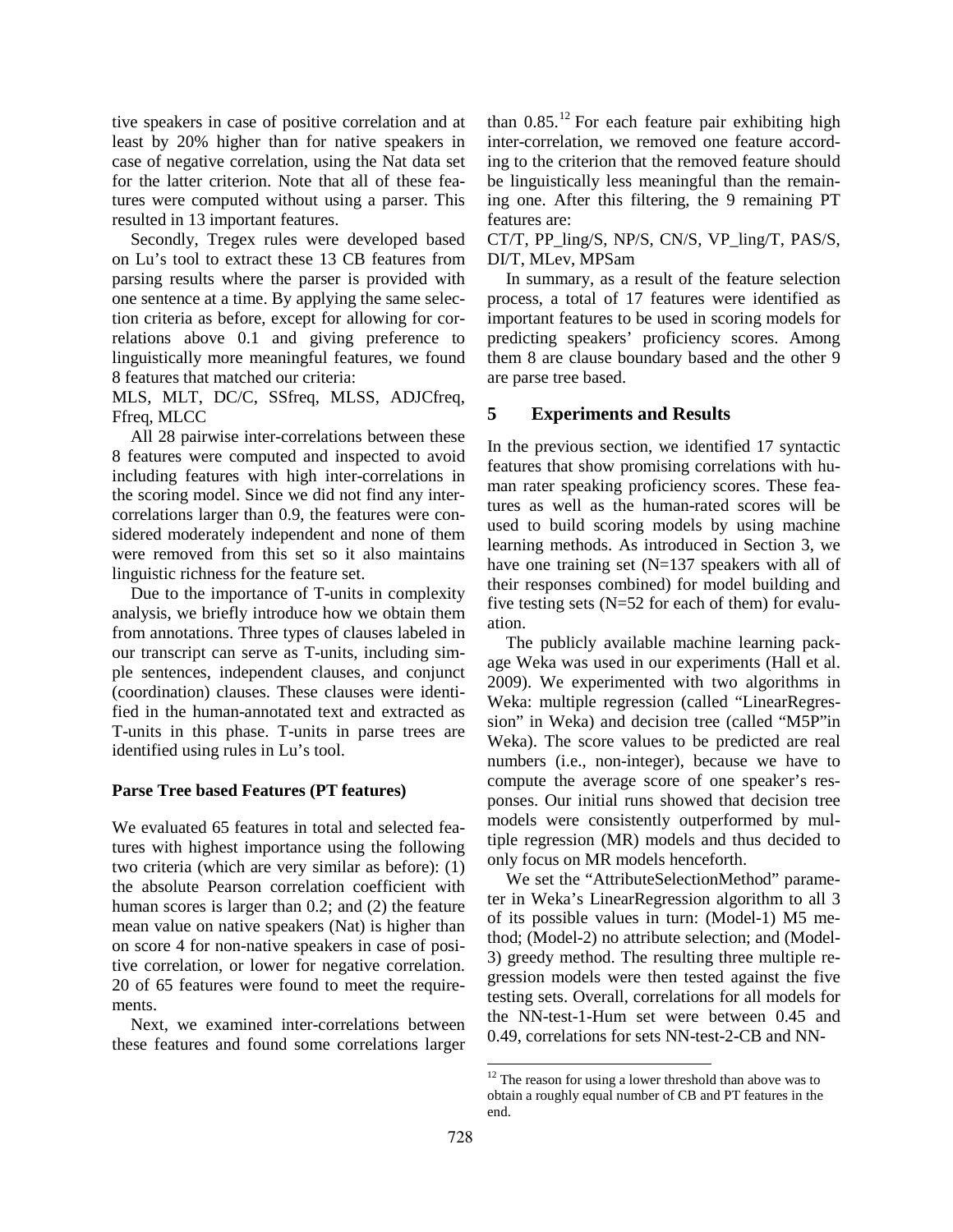test-3-SB (human transcript based, and using automated boundaries) around 0.2, and for sets NNtest-4-ASR-CB and NN-test-5-ASR-SB (ASR hypotheses, and using automated boundaries), the correlations were not significant. Model-2 (using all 17 features) had the highest correlation on NNtest-1-Hum and we provide correlation results of this model in Table 3.

| <b>Test set</b>  | <b>Correlation</b><br>coefficient | <b>Correlation significance</b><br>(p < 0.05) |  |
|------------------|-----------------------------------|-----------------------------------------------|--|
| NN-test-1-Hum    | 0.488                             | Significant                                   |  |
| NN-test-2-CB     | 0.220                             | Significant                                   |  |
| NN-test-3-SB     | 0.170                             | Significant                                   |  |
| NN-test-4-ASR-CB | $-0.025$                          | Not significant                               |  |
| NN-test-5-ASR-SB | $-0.013$                          | Not significant                               |  |

Table 3. Multiple regression model testing results for Model-2.

## **6 Discussion**

As we can see from the result table (Table 3) in the previous section, using only syntactic complexity features, based on clausal or parse tree information derived from human transcriptions of spoken test responses, can predict holistic human rater scores for combined speaker responses over a whole test with an overall correlation of r=0.49. While this is a promising result for this study with a focus on a broad spectrum of syntactic complexity features, the results also show significant limitations for an immediate operational use of such features. First, the imperfect prediction of clause and sentence boundaries by the two automatic classifiers causes a substantial degradation of scoring model performance to about  $r=0.2$ , and secondly, the rather high error rate of the ASR system (50.5%) does not allow for the computation of features that would result in any significant correlation with human scores. We want to note here that while ASR systems can be found that exhibit WERs below 10% for certain tasks, such as restricted dictation in low-noise environments by native speakers, our ASR task is significantly harder in several ways: (1) we have to recognize non-native speakers'rresponses where speakers have a number of different native language backgrounds; (2) the proficiency level of the test takers varies widely; and (3) the responses are spontaneous and unconstrained in terms of vocabulary.

As for the automatic clause and sentence boundary classifiers, we can observe (in Table 4) that although the sentence boundary classifier has a slightly higher F-score than the clause boundary classifier, errors in sentence boundary detection have more negative effects on the accuracy of score prediction than those made by the clause boundary classifier. In fact, the lower F-score of the latter is mainly due to its lower precision which indicates that there are more spurious clause boundaries in its output which apparently cause little harm to the feature extraction processes.

Among the 17 final features, 3 of them are frequency-based and the remaining 14 are ratiobased, which mirrors our findings from previous work that frequency features have been used less successfully than ratio features. As for ratio features, 5 of them are grammatical structure counts against sentence units, 4 are counts against T-units, and only 1 is based on counts against clause units. The feature set covers a wide range of grammatical structures, such as T-units, verb phrases, noun phrases, complex nominals, adjective clauses, coordinate clauses, prepositional phrases, etc. While this wide coverage provides for richness of the construct of syntactic complexity, some of the features exhibit relatively high correlation with each other which reduces their overall contributions to the scoring model's performance.

Going through the workflow of our system, we find at least five major stages that can generate errors which in turn can adversely affect feature computation and scoring model building. Errors may appear in each stage of our workflow, passing or even enlarging their effects from previous stages to later stages:

- 1) grammatical errors by the speakers (test takers);
- 2) errors by the ASR system;
- 3) sentence/clause boundary detection errors;
- 4) parser errors; and
- 5) rule extraction errors.

In future work we will need to address each error source to obtain a higher overall system performance.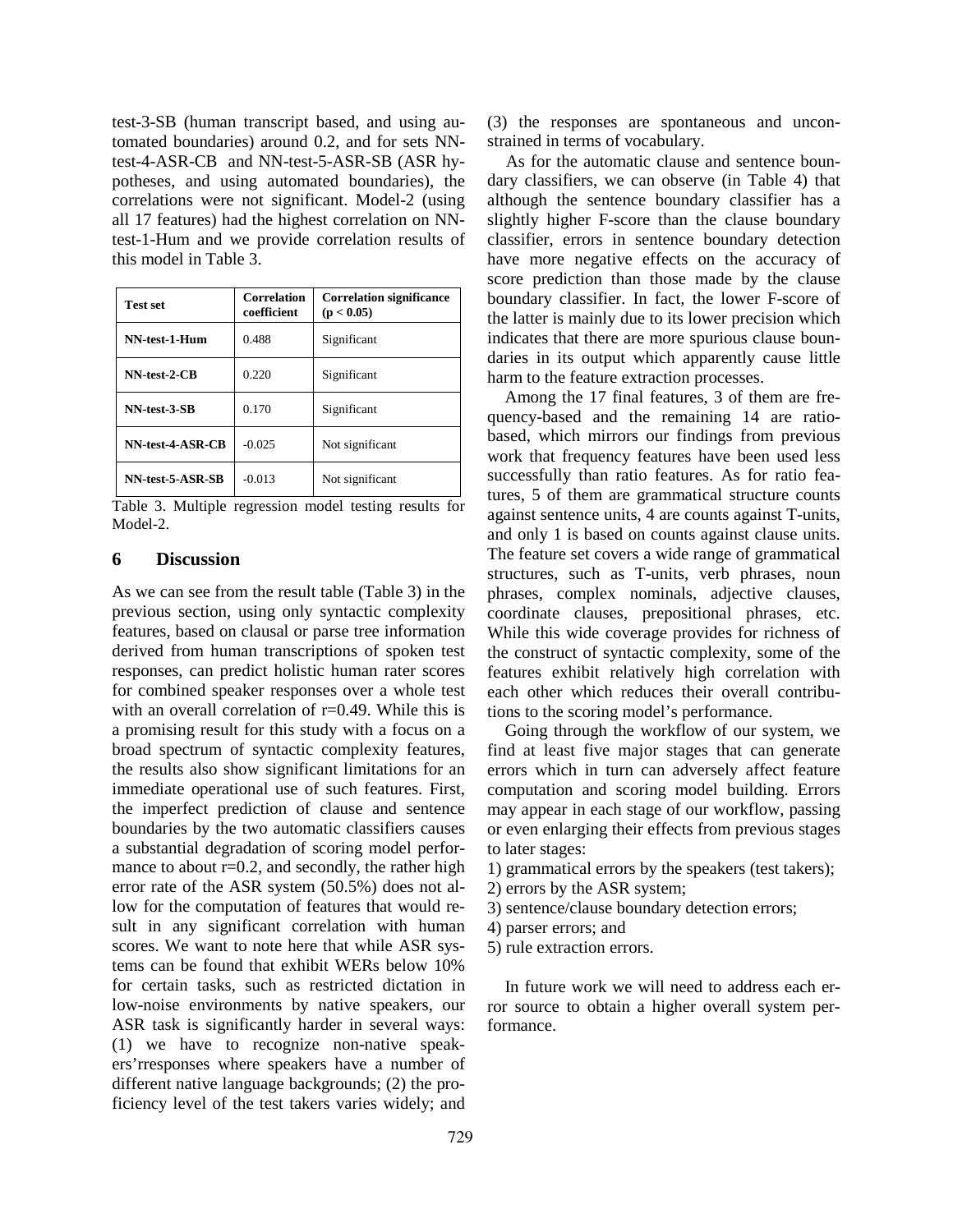| <b>Classifier</b> | Accu-<br>racv | Preci-<br>sion | Re-<br>call | <b>F</b> score |
|-------------------|---------------|----------------|-------------|----------------|
| Clause boundary   | 0.954         | 0.721          | 0.748       | 0.734          |
| Sentence boundary | 0.975         | 0.811          | 0.755       | 0.782          |

Table 4. Performance of clause and sentence boundary detectors.

#### **7 Conclusion and Future Work**

In this paper, we investigated associations between speakers' syntactic complexity features and their speaking proficiency scores provided by human raters. By exploring empirical evidence from nonnative and native speakers' data sets of spontaneous speech test responses, we identified 17 features related to clause types and parse trees as effective predictors of human speaking scores. The features were implemented based on Lu's L2 Syntactic Complexity Analyzer toolkit (Lu, 2011) to be automatically extracted from human or ASR transcripts. Three multiple regression models were built from non-native speech training data with different parameter setup and were tested against five testing sets with different preprocessing steps. The best model used the complete set of 17 features and exhibited a correlation with human scores of r=0.49 on human transcripts with boundary annotations.

When using automated classifiers to predict clause or sentence boundaries, correlations with human scores are around  $r=0.2$ . Our experiments indicate that by enhancing the accuracy of the two main automated preprocessing components, namely ASR and automatic sentence and clause boundary detectors, scoring model performance will increase substantially, as well. Furthermore, this result demonstrates clearly that syntactic complexity features can be devised that are able to predict human speaking proficiency scores.

Since this is a preliminary study, there is ample space to improve all major stages in the feature extraction process. The errors listed in the previous section are potential working directions for preprocessing enhancements prior to machine learning. Among the five types of errors, we can work on improving the accuracy of the speech recognizer, sentence and clause boundary detectors, parser, and feature extraction rules; as for the grammatical errors produced by test takers, we are envisioning to automatically identify and correct such errors. We will further experiment with syntactic complexity measures to balance construct richness and model simplicity. Furthermore, we can also experiment with additional types of machine learning models and tune parameters to derive scoring models with better performance.

#### **Acknowledgements**

The authors wish to thank Lei Chen and Su-Youn Yoon for their help with the sentence and clause boundary classifiers. We also would like to thank our colleagues Jill Burstein, Keelan Evanini, Yoko Futagi, Derrick Higgins, Nitin Madnani, and Joel Tetreault, as well as the four anonymous ACL reviewers for their valuable and helpful feedback and comments on our paper.

## **References**

- Bachman, L.F. (1990). Fundamental considerations in language testing. Oxford: Oxford University Press.
- Bernstein, J. (1999). PhonePass testing: Structure and construct. Menlo Park, CA: Ordinate Corporation.
- Bernstein, J., DeJong, J., Pisoni, D. & Townshend, B. (2000). Two experiments in automatic scoring of spoken language proficiency. Proceedings of In-STILL 2000, Dundee, Scotland.
- Bernstein, J., Cheng, J., & Suzuki, M. (2010). Fluency and structural complexity as predictors of L2 oral proficiency. Proceedings of Interspeech 2010, Tokyo, Japan, September.
- Chen, L., Tetreault, J. & Xi, X. (2010). Towards using structural events to assess non-native speech. NAACL-HLT 2010. 5th Workshop on Innovative Use of NLP for Building Educational Applications, Los Angeles, CA, June.
- Condouris, K., Meyer, E. & Tagger-Flusberg, H. (2003). The relationship between standardized measures of language and measures of spontaneous speech in children with autism. American Journal of Speech-Language Pathology, 12(3), 349-358.
- Cooper, T.C. (1976). Measuring written syntactic patterns of second language learners of German. The Journal of Educational Research, 69(5), 176-183.
- Cucchiarini, C., Strik, H. & Boves, L. (1997). Automatic evaluation of Dutch pronunciation by using speech recognition technology. IEEE Automatic Speech Recognition and Understanding Workshop, Santa Barbara, CA.